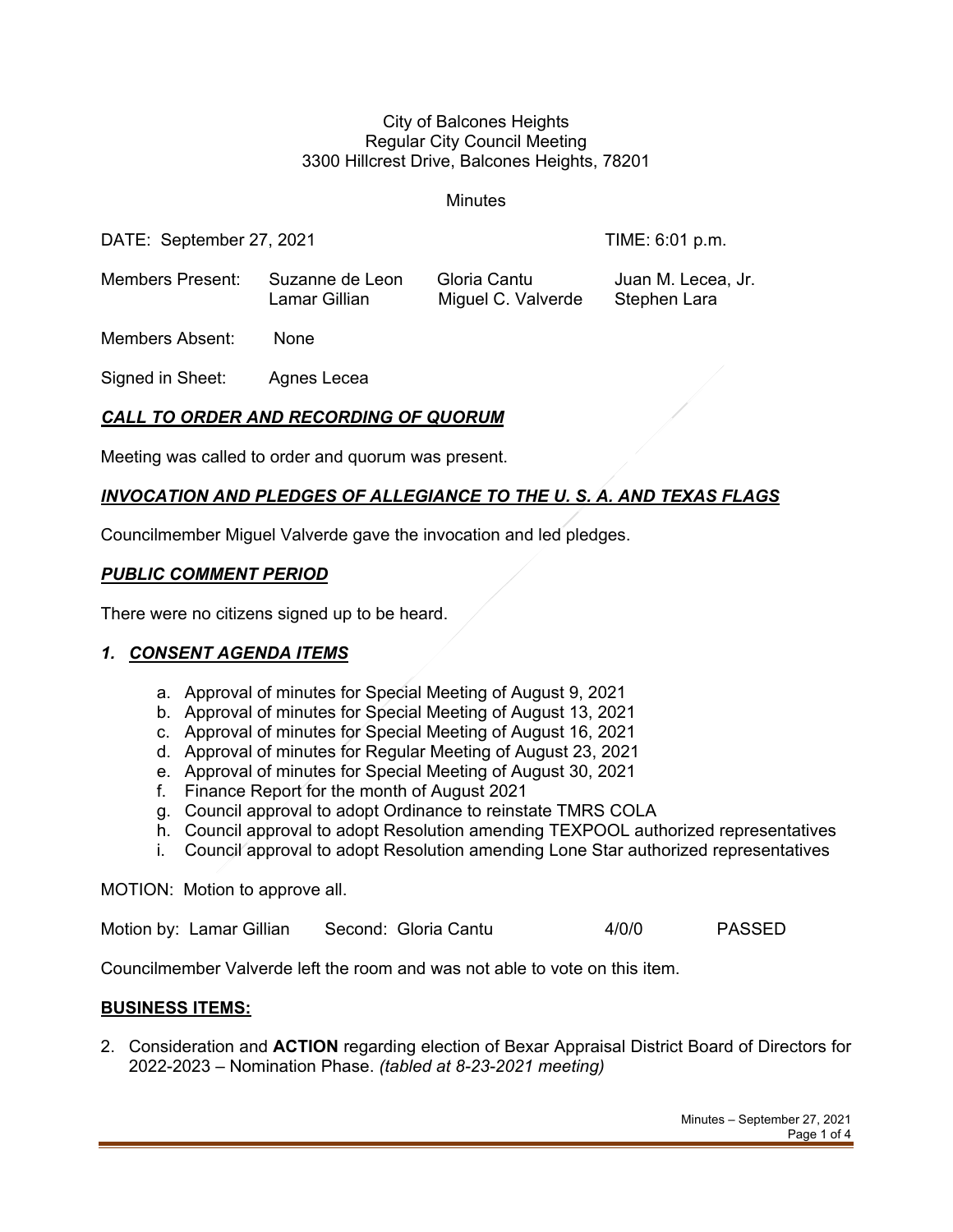No action was taken.

3. Discussion and possible **ACTION** to amend animal control procedures for loose animals. (Gillian)

Item pulled.

Mayor de Leon asked that this time be taken to introduce Officer Holmes in the presence of his family and was pinned by his wife Monica Holmes.

4. Discussion and possible **ACTION** regarding driveway surfaces allowed in city. (Gillian)

Councilmember Gillian gave background and stated concerns with base material for driveway.

Concept: Timeframe to have them paved and base is phased out

Recommend: Process be changed but with a 5, 7, 10 year time frame that is reasonable to give people time to save up and plan for that.

MOTION: I make a motion to send back to Planning and Zoning the task to look at that concept and come back with a recommendation to either do it or not.

Motion by: Lamar Gillian Second: Miguel Valverde 5/0/0 PASSED

5. Discussion and possible **ACTION** regarding height clearance of trees above sidewalks. (Gillian)

MOTION: I make a motion for PZ to take a look at the height clearance of trees and reduce to 8 feet over the sidewalk and keep 14 feet for the street.

Motion by: Lamar Gillian Second: Gloria Cantu 5/0/0 PASSED

6. Consideration and **ACTION** to adopt a Resolution proclaiming World Teachers' Day in the City of Balcones Heights. (Mayor)

MOTION: Motion to approve recognizing World Teachers' Day in the City of Balcones Heights.

Motion by: Lamar Gillian Second: Stephen Lara 6/0/0 PASSED

7. Consideration and **ACTION** to renovate street name signs. (Harris/Thelen)

City Administrator gave update and background on this item.

MOTION: I would like to make a motion that by December staff come back and give us the cost for replacing all signs regardless of color and bounce that against the signs that need replacing.

MOTION: Lamar Gillian Second: Stephen Lara 5/0/0 PASSED

8. Consideration and **ACTION** to award bid for Street Striping. (Thelen)

Janet Thelen gave background and quotes on stripping main thoroughfares.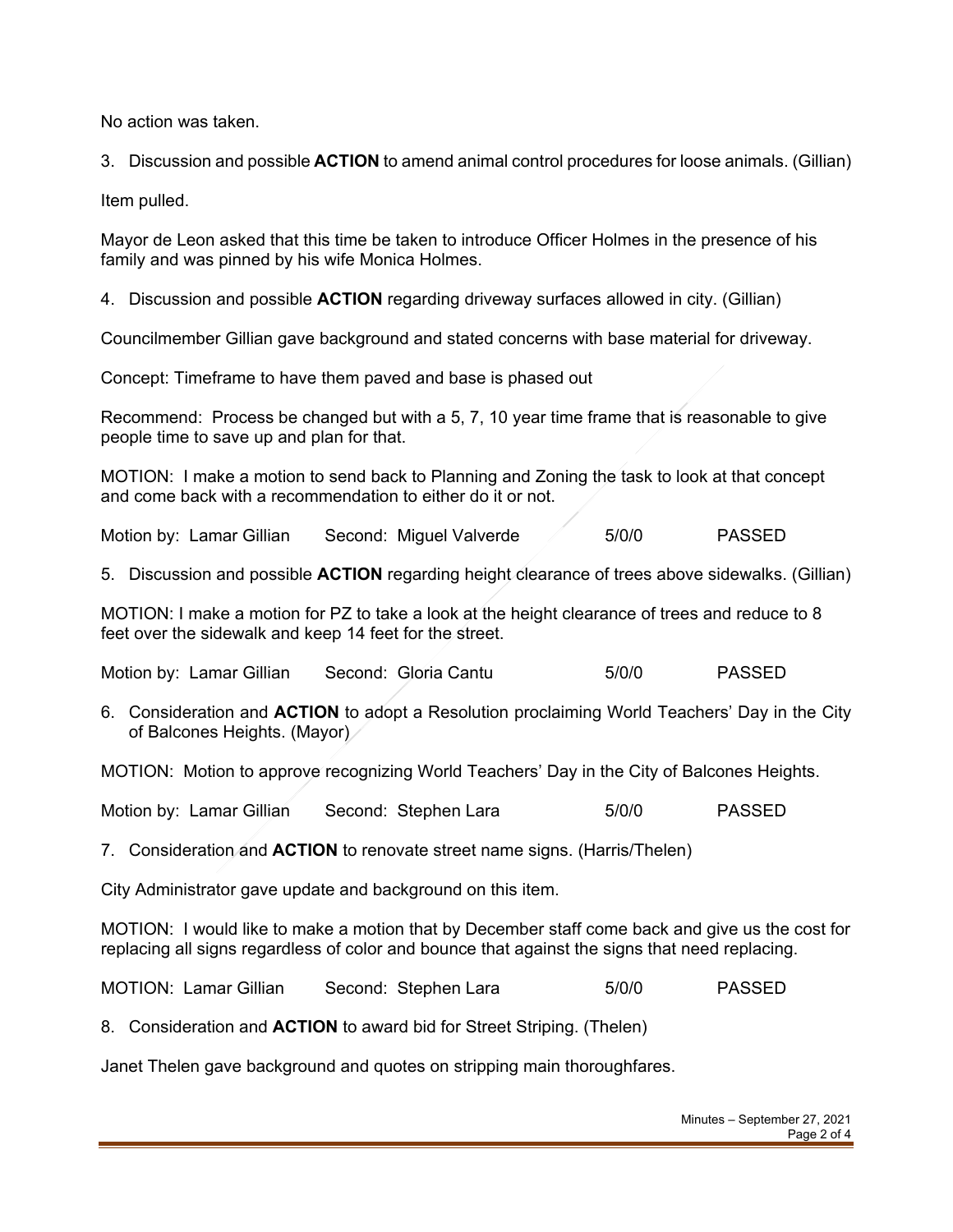MOTION: Motion to approve with amendments.

Motion by: Lamar Gillian Second: Motion failed for lack of second

Mayor de Leon allowed Jessica Jefferson the Manager of Balcones Urban Flats to speak at this time as part of citizens to be heard.

9. Discussion regarding EMS/EMT Training. (Ward)

Update on 24hr ambulance stationed at the Fire Department - \$600,000 Paramedic First Responder ½ the cost Possible training with Acadian

10. Discussion regarding Safety Corridor Street Light Initiative and Phase 1 – Gentleman Rd. (Lara)

- Corridor Light Up for Safety proposal
- Street light plan for dark areas
- Infrastructure meeting to discuss
- CPS has not responded

11. Briefing update on IRS audit. (Harris)

City Administrator gave an update on the IRS audit  $-$  1099's Vendor Tax ID #'s Municipal Judge – Employee and not contract per IRS

12. Economic Development Report. (Lorenzo Nastasi)

No Report

13. Strategic Plan Update. (Nastasi)

- Comprehensive land use plan
- Public safety
- Crossroads project
- Interview Channel 12 promoting walkability on Crossroads
- Improve infrastructure

14. Finance Committee Update. (Gillian)

- Budget repairs and close outs
- Incode Software
- Capital Plan needs updating
- 15. Department Reports and Q&A (Police Department, Fire Department, Community Development, Finance, and Economic Development & Public Affairs*)*
	- National Night Out
	- Shots Fired not necessarily in Balcones Heights
	- Urban Flats